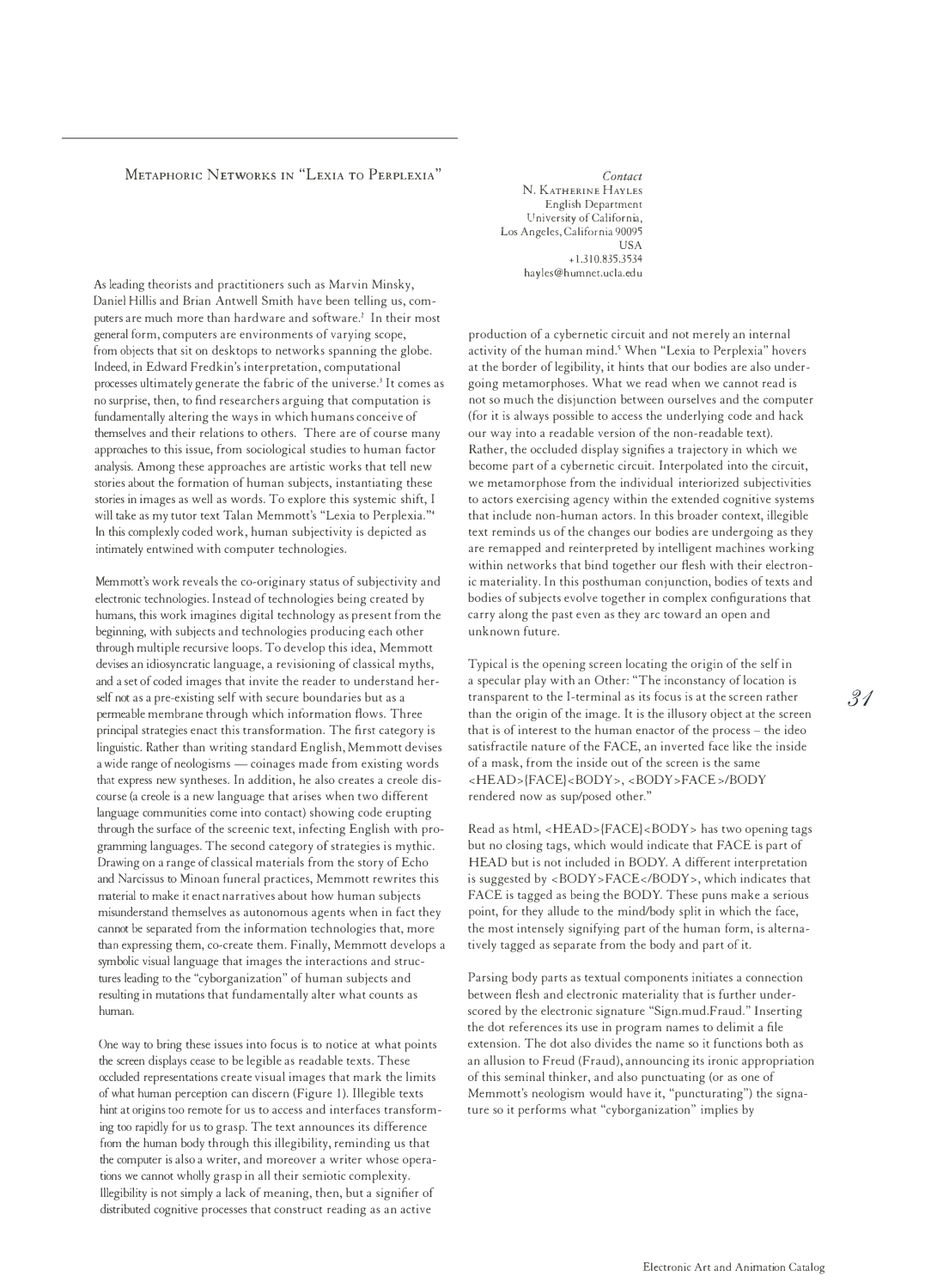transforming a proper name into creolized sign. This performance of hybridity is further reinforced by the passage's content, where the self is generated through a reflection on the inside of the screen, as if in "the inside of a mask." This specular dynamic generates the subject as an "I-terminal," an expression that conflates the self with the screen and recalls Scott Bukatman's punning phrase "terminal identity."'

A note about creole. Typically first-generation speakers who encounter another language community develop a pidgin, which is not a true language but an amalgam using a reduced vocabulary and simplified verb forms to communicate. By the second and third generations, a creole generally emerges. Unlike pidgin, a creole has its own syntax, verb forms, and vocabulary, thus qualifying as a language in itself, uniquely different from the two communicating languages of which it is a hybrid. "Lexia to Perplexia" can be seen as moving toward a creole devised from the merging of English with programming code. Creole expressions include cell...f, a homophone for self that conflates identity with a pixilated cell and the notation for a mathematical function; in Tents, a pun that collapses intensity into intentionality and also references the programming practice of using interior capitalization to make clearly visible two functions in a variable name that allows no spaces; exe.stream, another pun that references and inverts the usual use of the exe.extension to denote an executable program; and \*.feet, a neologism that alludes to the programming practice of using" as a wild card, so \*.feet could be read as infect, defect, disinfect, etc.

To what purpose is this creole concocted? Compounded of language and code, it forms the medium through which the (Imaginary) origin of subjectivity can be re-described as coextensive with the technology. Just as this language does not exist apart from its penetration by code, so the subject does not exist apart from the technology that produces it and that it also produces. Appropriately, the creole writes itself as a re-visioning of the myth of Echo and Narcissus-Narcissus who mistakes himself for an Other through the mediation of a reflective surface, here figured as the inside/outside of a screen, and Echo who reacts to her exclusion from this specular circuit by losing her flesh and becoming only a mediated repetition of what others say, here figured as a collapse in an electronic environment of the original into the simulation, so that there is no longer an ontological distinction between "real" and "artificial" life. The creolization of the myth appears as follows:

From out of NO.where, Echo appears in the private space of Narcissus.tmp to form a solipstatic community (of !,ON) with n.tmp, at the surface. The two machines-the originating and the simulative--collapse and collate to form terminal-I, a cell.f, or, cell... $(f)$  that processes the self as outside of itself, in realtime.

This narrative process, which (re)describes the self as the terminal-I, extends from "local" to "remote" bodies. "The bi.narrative exe.change between remote and local bodies is con.gress and compressed into the space between the physical screen and the Oculus of terminal-I." As a result, the progression into the "solipstatic original" is countered by the "cyborganization of any/every para.I-terminal," so that the individual is subsumed into the "greater X-terminal" formed by "component I-terminals." Thus human community becomes indistinguishable from the global network of the World Wide Web. "The completion of this circuit is an applied communification—synamatic programs and values shared by ... other applications and detached machines." "Synamatic," a homophone for cinematic, perhaps alludes the Symantic (semantic) Corporation, creator of the Norton Anti-Virus and Norton Utilities, in a conflation that implies computer health is integral to the reproduction of screen image and therefore to subjectivity. "Communification," which can be read as a neologism conflating commodification and communication, arises when the circuit is completed, that is when humans and intelligent machines are interconnected in a network whose reach is reinforced by naming the few exceptions "detached" machines.

The graphics accompanying these texts include terminals, eyes, E.C.H.O. dispersed across underlying text, and animated rollovers that appear in quick succession, sometimes occluding portions of the texts. Particularly significant is the image of double funnels with the small ends facing each other (see Figure 2), a sign that Memmott associates with "intertimacy," the process by which two selves (cell...fs) meet in the computer "apparatus" and, through their interactions with the apparatus, reconstitute from bits and bytes an impression of an other. Seen from one perspective, Memmott points out, the cone with an elongated end is a funnel condensing the cell....f so it can circulate through the network; seen in mirror inversion, the cone becomes a megaphone, an amplifying device that lets the receiving cell...f construct an image of the sending cell...f. As this icon illustrates, made explicit in the companion work "Delimited Meshings: A White Paper",' "Lexia to Perplexia" as a whole must be considered not only as text but as what W. T. J. Mitchell in Picture Theory has called textimage, a fusion of text and graphic into signifiers that function simultaneously as verbal signifiers and visual images.' Memmott, who came to graphic design from a background as a painter, notes that "much of the writing is integrated with the screen design.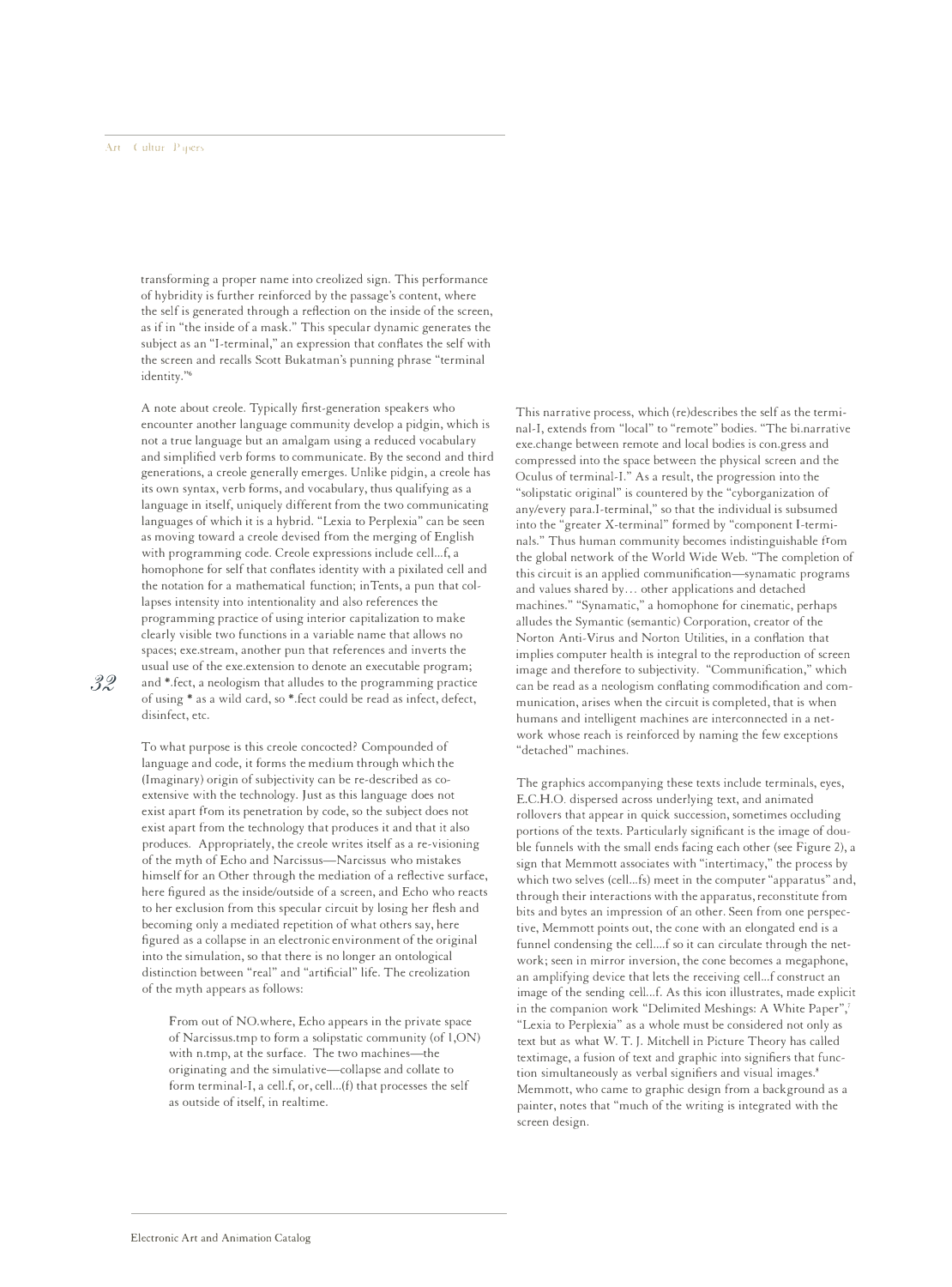In addition to this, much of what was written prior to the development of the hypermedia work has in fact been incorporated into the functionality of the work. Portions of the text that I thought may be better served as screen interactions do not appear at the superficial text level but inspired some of the animations as actions that occur in the piece."' One of the primary effects of the animation is to render the text verbally and visually unstable, so that it is often difficult to finish reading a block of text before it is partially obscured by an animation that covers it over with images or other texts. This dense layering of the screen display, insofar as it interferes with reading, manifests itself as a kind of noise that is simultaneously a message.'° A subtle implication of the screen design is conveyed through the linking structure, which works not by conveying the reader from lexia to lexia - the standard form used by first-generation literary hypertexts such as Michael Joyce's "Afternoon"- but rather through rollovers that reveal new layers of text and image as the cursor moves over the screen. Thus the action of choosing that first-generation hypertext theory attributed solely to the reader here becomes a distributed function enacted partly by the reader but also partly by the machine. Memmott interprets this design in *Delimited meshings: agencylappliancelapparatus* as creating "a text that does what it saysconfronting the user as it mimes the User's actions."" The co-creation of subjectivity is thus at once a theme within the work and a performance jointly produced by the computer and the user. Additional implications underlying the frenetic transformations enacted by the rollovers are hinted at in the screen displaying five "minifestos." The first reads in part, "Bi.narrative communification is rendered in the wreck, the mess in the middle, the collision of incompatible transmissions, arising from the eroded ruins of miscommunication."

Recalling the phrase that circulated through the post-World War II Macy Conferences on Cybernetics of the "man in the middle" (i.e., between two automated cybernetic machines), the "mess in the middle" promises to self organize into a new kind of message, a revolutionary arising caused by subversive "Secret(e) agents" who "produce narrative singularities throughout the apparatus." The "apparatus" here names not only the technology but also the interpolated subjects who have become indistinguishable from electronic messages. "The earth's own active crust we are," the second "Minifesto" proclaims, "building-up and out antennae, towers to tele.\*. We \*.fect the atmosphere as we move through it, striving toward communification. Our hyperlobal expectations sp.read knowledge into no.ledge, far, wide, thin ... I cannot contain myself and so I spread out-pan-send out signals, smoke and otherwise, waiting for Echo. Waiting for logos to give me a sine." "Hyperlobal" neatly sutures lobes—presumably of the brain—into the hyperglobal expectations of a world wide communication system, creating a techno-human hybrid. A similar conflation resonates in logos as a mathematical (sine) function and a word capable of signification (sign).

The creole thus performs what it describes, creating a narrative that reaches back to an origin already infected (or \*.fected) with technology from the beginning and arcs forward into a future dominated by "communification." As we learn to make sense of the creole, we are presented with an ironic description of our attempts to make everything "crystal clear and susynchronized," to reduce its polyvocality so that the "passage of meaning through the bi-narrative conduit is smooth, without catches or serration and the doubled trans/missive agent(s) never meet, combat, or challenge. The combined in Tents perform as components of a single ideocratic device, de.signing, de.veloping, and exe.cuting the mechanism that permits their passage." At times the "doubled trans/missive agent(s)" of code and language cooperate to yield a consistent meaning, as in the neologism "hyperlobal." But these moments of clarity are embedded in screen designs where they are transitory at best, flashing on the screen in quick bursts broken by animated graphics that intervene to obscure text and layer one image over another.

As the transformation of subjectivity into technology, self into cell...f continues, the work imagines flesh becoming digitized into binary signs. "From here, the analog and slippery digits of the real are poured into the mouth of the funnel ... Flowing further, the variable body, the abstracted and released continuum of the body is com/pressed, reduced and encoded, codified ... made elemental... Now we are small enough, we hope-it is the hope of "communification" that we minimize the space of the flesh." Significantly, there are no intact bodies imaged at the site, only eyes and terminals (I-terminals), along with creolized text, mathematical functions and pseudo-code.

Of course, everything is already code in the programming levels of the computer, so in this sense the human body has already been "reduced and encoded, codified ... made elemental." If the body of this text aspires not merely to represent the bodies of writers and readers but also perform them, then they too become code to be compiled in a global dynamic of "communification." In a startling literalization of the idea that we are bound together with the machine, this vision implies that at some point (or many points) our flesh will circulate through the cybernetic circuit, miniaturized so that it can slip through the "mouth of the funnel" and merge with other subjectivities into a collective uwe."